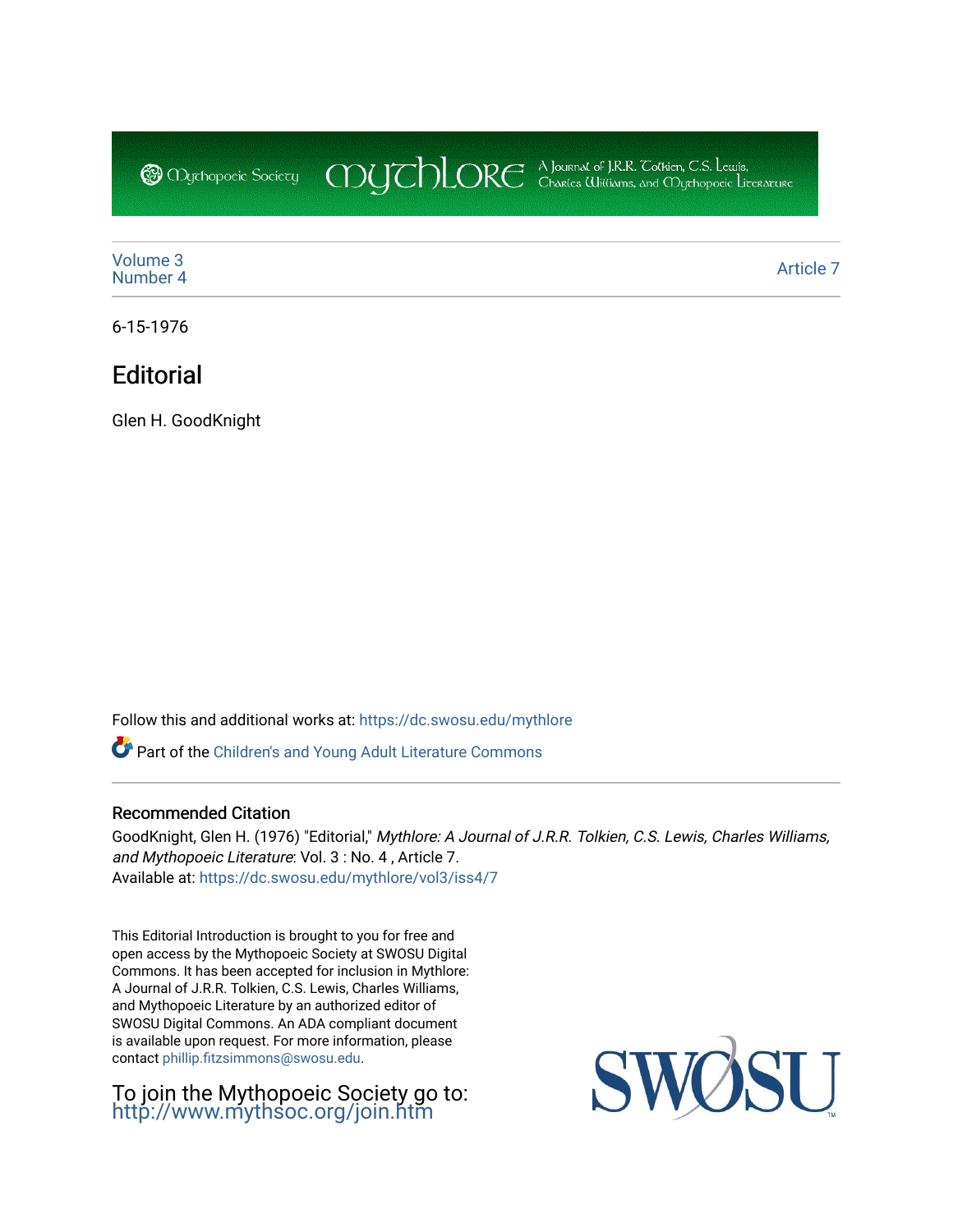### Mythcon 52: The Mythic, the Fantastic, and the Alien

Albuquerque, New Mexico; July 29 - August 1, 2022 <http://www.mythsoc.org/mythcon/mythcon-52.htm>